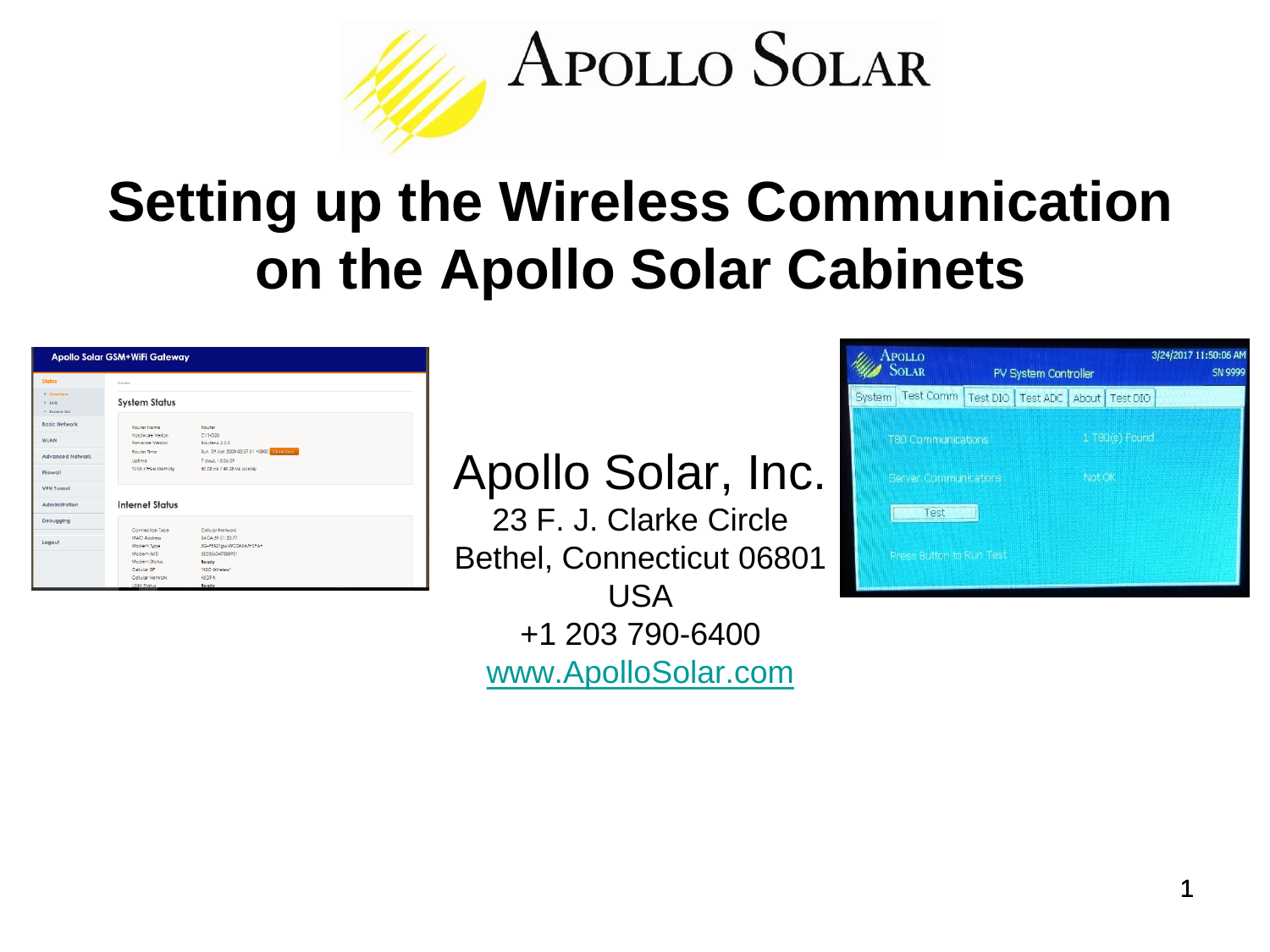# Apollo Remote Monitoring

#### **APOLLO PVT REMOTE MONITORING SOFTWARE - SYSTEM DIAGRAM**



Apollo Solar designed and manufactures all the hardware and has developed the software for the ASC as well as the Server with our own people, so the hardware and software are well integrated and long term support is assured.

Apollo Solar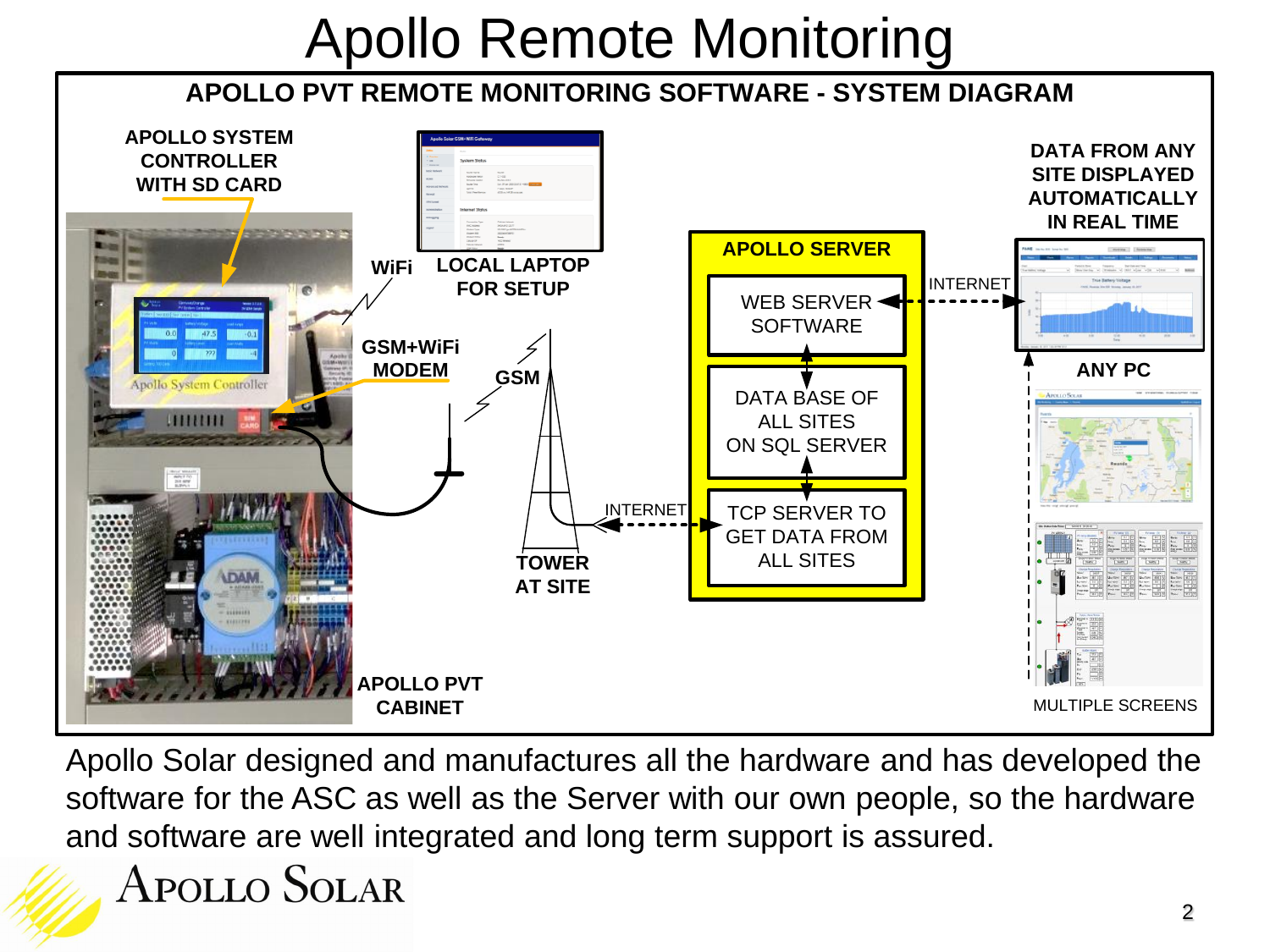### **The GSM + WiFi Gateway CONFIGURING THE MODEM TO WORK WITH YOUR MOBILE NETWORK**

#### **IMPORTANT INSTRUCTIONS**

#### You will need the proper **SIM card** and **APN number** from your Mobile Carrier.

- Apollo Solar sets up the Administration of the sites on our Server. As soon as you know the details for a site, please email the following to us:
	- 1. Site Name with exact Latitude and Longitude and time zone
	- 2. Serial Numbers of the Apollo PVT Cabinet and the T80HVs used at that site
	- 3. Make, model and size of the PV Array, Batteries and the Load at that site
- $\triangleright$  Before going into the field to set up the Apollo Remote Monitoring communications, it is wise to test one system from your office.
- Our experience is that each country and often each Carrier has different BTS equipment on their towers so the setup parameters may have to be specialized.
- After the parameters are correct for the first Modem for each Carrier and country, all the rest of the sites are usually the same as the first site.

# **APOLLO SOLAR**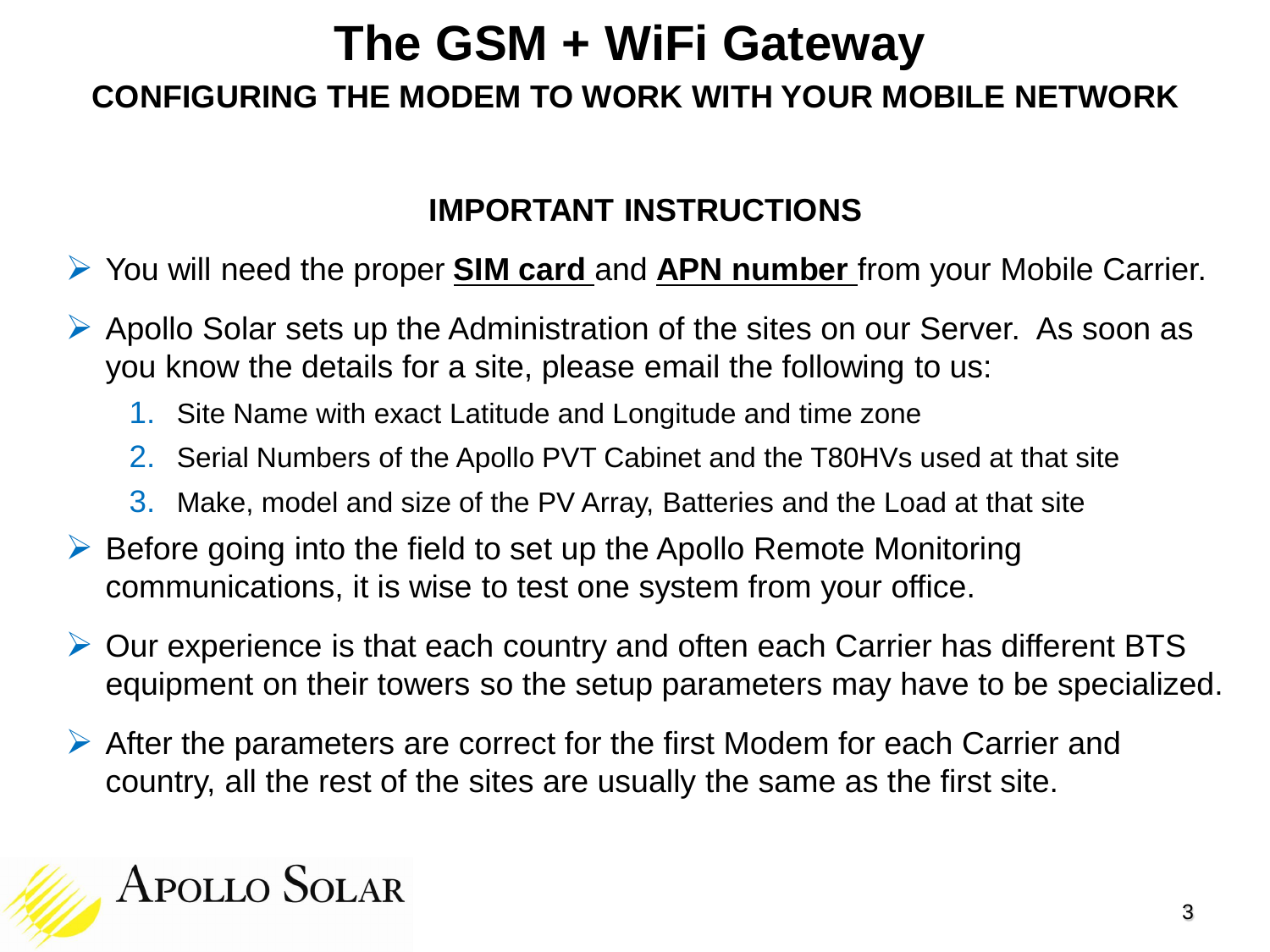## **The GSM + WiFi Gateway or MODEM**

#### **THE HARDWARE**

> The Apollo System Controller (ASC) with LCD Touch Screen •

 $\triangleright$ The GSM + WiFi Gateway (Modem) showing the WiFi Antenna. The GSM antenna must be mounted outside the cabinet.

The Circuit Breaker (CB2) which controls 24v power to the ASC and Modem. This must be on for the setup and testing.



**APOLLO SOLAR** 



- $\triangleright$ This photo shows the base of the WiFi antenna.
- ▶ Status LEDs
- $\blacktriangleright$ The connection for the external GSM antenna.

 $\blacktriangleright$ The slot for the SIM CARD.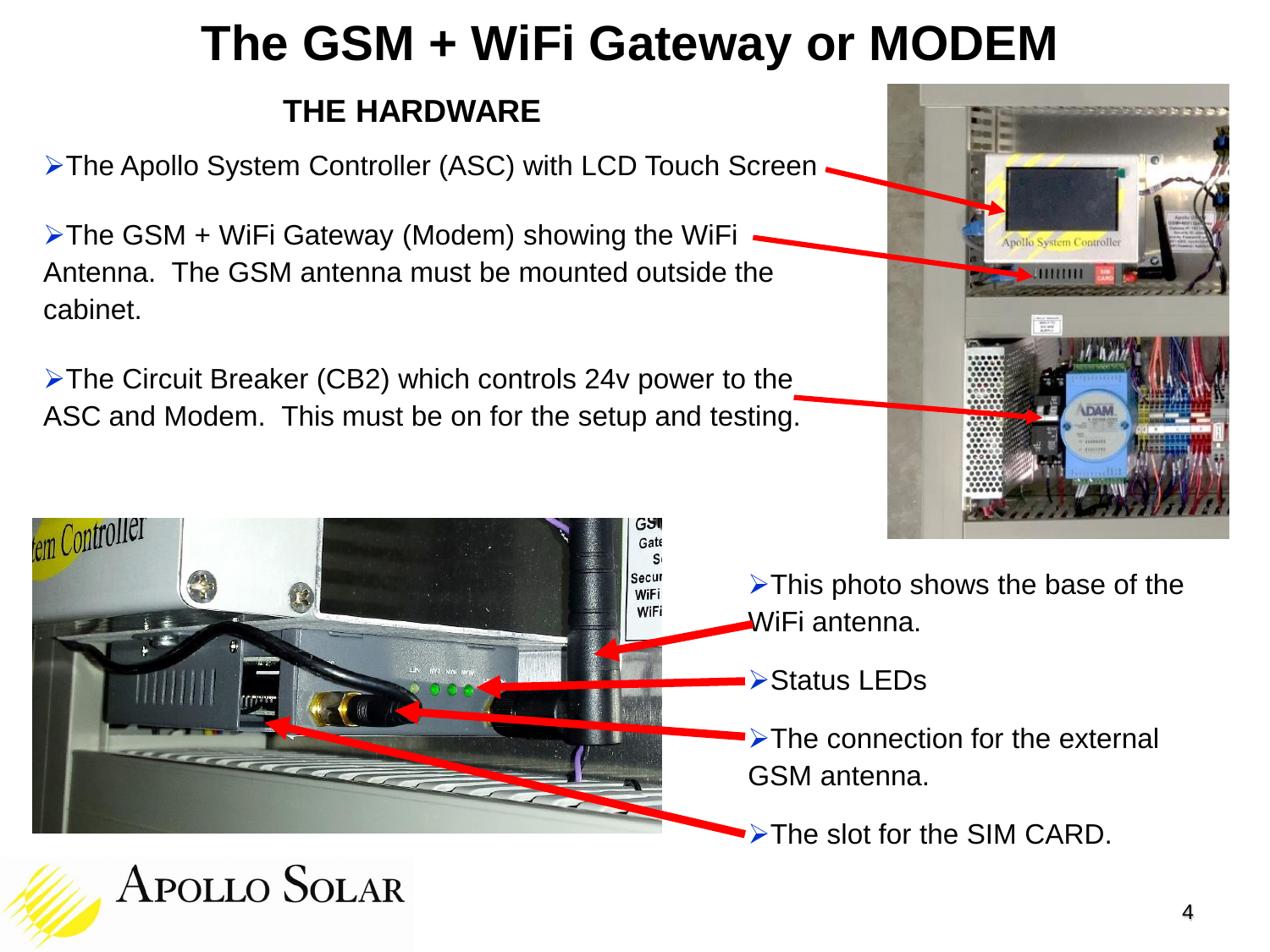### **The GSM + WiFi Gateway CONFIGURING THE MODEM TO WORK WITH YOUR MOBILE NETWORK (1 of 6)**



The Apollo Solar GSM+WiFi Gateway comes with an embedded setup program so any Laptop, tablet or mobile phone with WiFi can be used for configuring.

The SIM Card must be registered with the mobile carrier and inserted behind the small red door in the Modem which is immediately below the Apollo System Controller.

- 1. Apply power to the Apollo Cabinet and turn Circuit Breaker CB2 on to apply 24 volts to the modem and the ASC.
- 2. With your Laptop in WiFi range of the modem you will see "ApolloGSMW" show up in the list of available WiFi networks on your Laptop.
- 3. Connect to the **ApolloGSMW** WiFi network. The Password is **"Apollo13".**
- 4. Use your web Browser on the laptop go to address **192.168.1.1**.
- 5. The username and password are both **"admin".**
- 6. The screen shown on the next slide will appear:

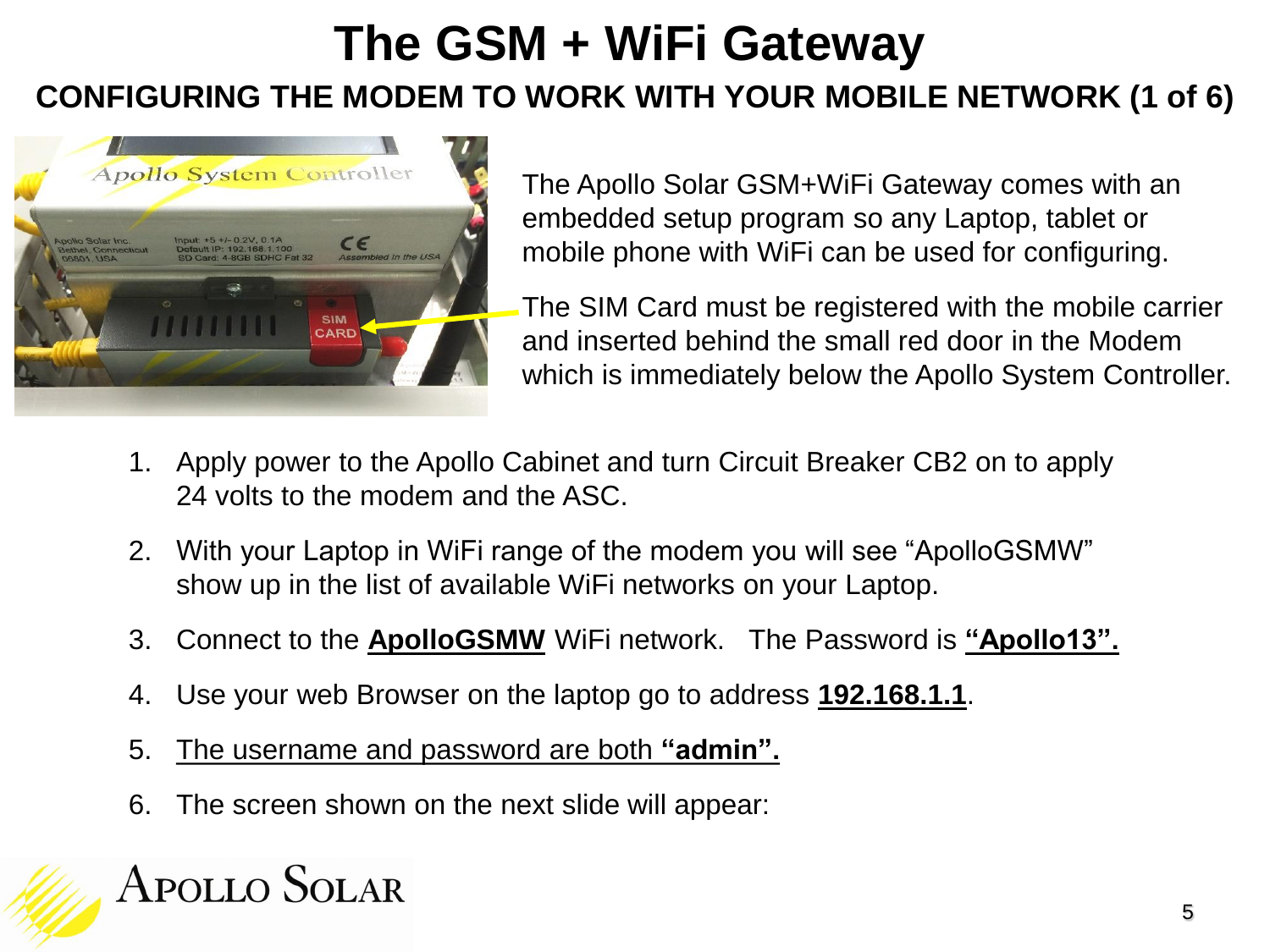#### **CONFIGURING THE MODEM TO WORK WITH YOUR MOBILE NETWORK (2 of 6)**

- $\triangleright$  The Screen shown at the right will appear on your Laptop.
- Click on **Basic Network.**

| <b>Status</b>           | Router                 |                                             |
|-------------------------|------------------------|---------------------------------------------|
| * Overview              |                        |                                             |
| * LAN                   | <b>System Status</b>   |                                             |
| * Device List           |                        |                                             |
| <b>Basic Network</b>    | Router Name            | Router                                      |
|                         | Hardware Verion        | C11-D20                                     |
| <b>WLAN</b>             | Firmware Version       | Router-4.2.2.3                              |
|                         | Router Time            | Sun, 09 Jan 2000 03:57:31 +0800 Cleck Sync. |
| <b>Advanced Network</b> | Uptime                 | 7 days, 18:56:39                            |
|                         | Total / Free Memory    | 60.08 мв / 49.28 мв (82.02%)                |
| Firewall                |                        |                                             |
| <b>VPN Tunnel</b>       |                        |                                             |
| <b>Administration</b>   | <b>Internet Status</b> |                                             |
| Debugging               |                        |                                             |
|                         | Connection Type        | Cellular Network                            |
|                         | <b>MAC Address</b>     | 34:0A:69:01:20:77                           |
| Logout                  | Modem Type             | 3G-F5521gw:WCDMA/HSPA+                      |
|                         | Modem IMEI             | 352056047088931                             |
|                         | Modem Status           | Ready                                       |
|                         | Cellular ISP           | "H2O Wireless"                              |
|                         | Cellular Network       | <b>HSDPA</b>                                |
|                         | <b>USIM Status</b>     | Ready                                       |

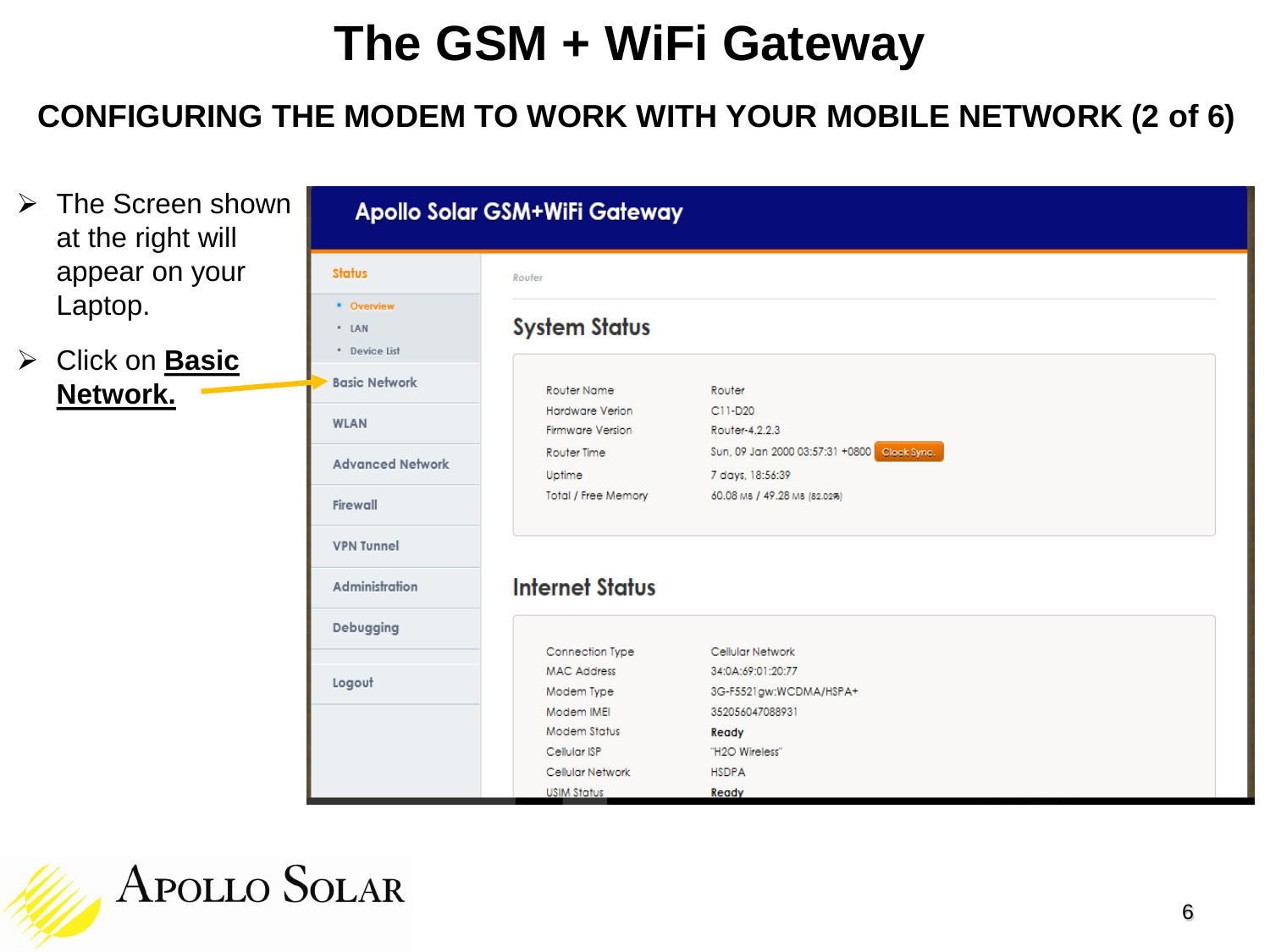#### **CONFIGURING THE MODEM TO WORK WITH YOUR MOBILE NETWORK (3 of 6)**

|                                                      | Apollo Solar GSM+WiFi Gateway                                                               |                                                                                      |                                   |  |  |  |
|------------------------------------------------------|---------------------------------------------------------------------------------------------|--------------------------------------------------------------------------------------|-----------------------------------|--|--|--|
|                                                      | Status                                                                                      | Router                                                                               |                                   |  |  |  |
|                                                      | <b>Basic Network</b>                                                                        | <b>Cellular Settings</b>                                                             |                                   |  |  |  |
| $\triangleright$ Select the<br>"Cellular"<br>option. | · WAN<br>Cellular<br>* LAN<br>* DDNS<br>* Routing<br><b>WLAN</b><br><b>Advanced Network</b> | Cellular Network Type<br><b>ICMP Check</b><br>Cellular Traffic Check<br>CIMI Send to | F5521gw:WCDMA/HSPA+<br>□<br>□     |  |  |  |
|                                                      | Firewall<br><b>VPN Tunnel</b>                                                               | SMS Code<br>PIN Code                                                                 |                                   |  |  |  |
|                                                      | Administration<br>Debugging                                                                 | Operator Lock<br>Dial Number<br>Mode                                                 | ex:46001<br>$*99#$<br>Auto $\sim$ |  |  |  |
|                                                      | Logout<br>ar.asp                                                                            | <b>APN</b><br>User                                                                   | att.mvno                          |  |  |  |

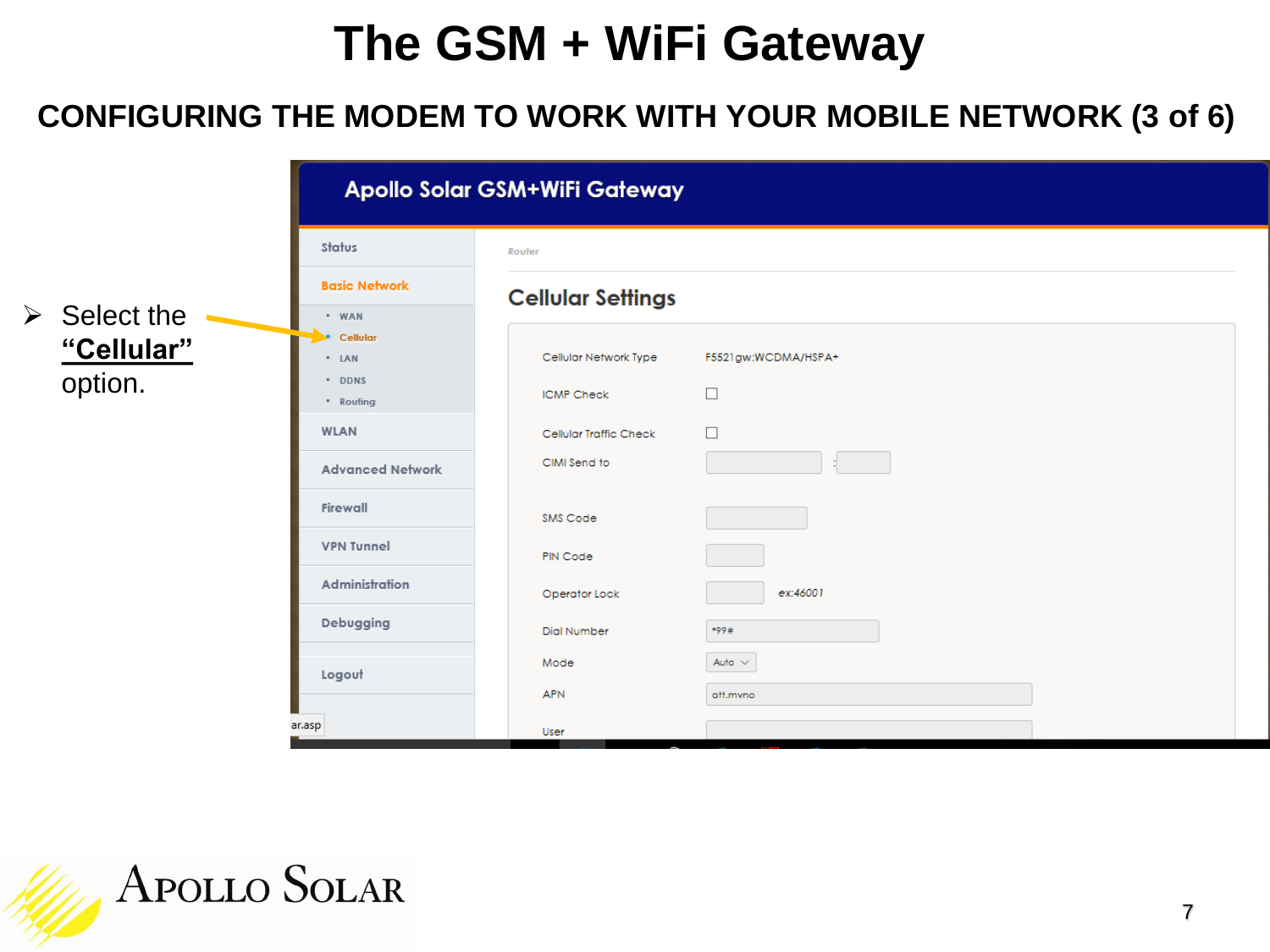#### **CONFIGURING THE MODEM TO WORK WITH YOUR MOBILE NETWORK (4 of 6)**

- Scroll to bottom of page and **enter the APN for your Carrier**. Note: this is all lower case.
- $\triangleright$  If you like, tell us the Carrier and we will find the recommended APN.

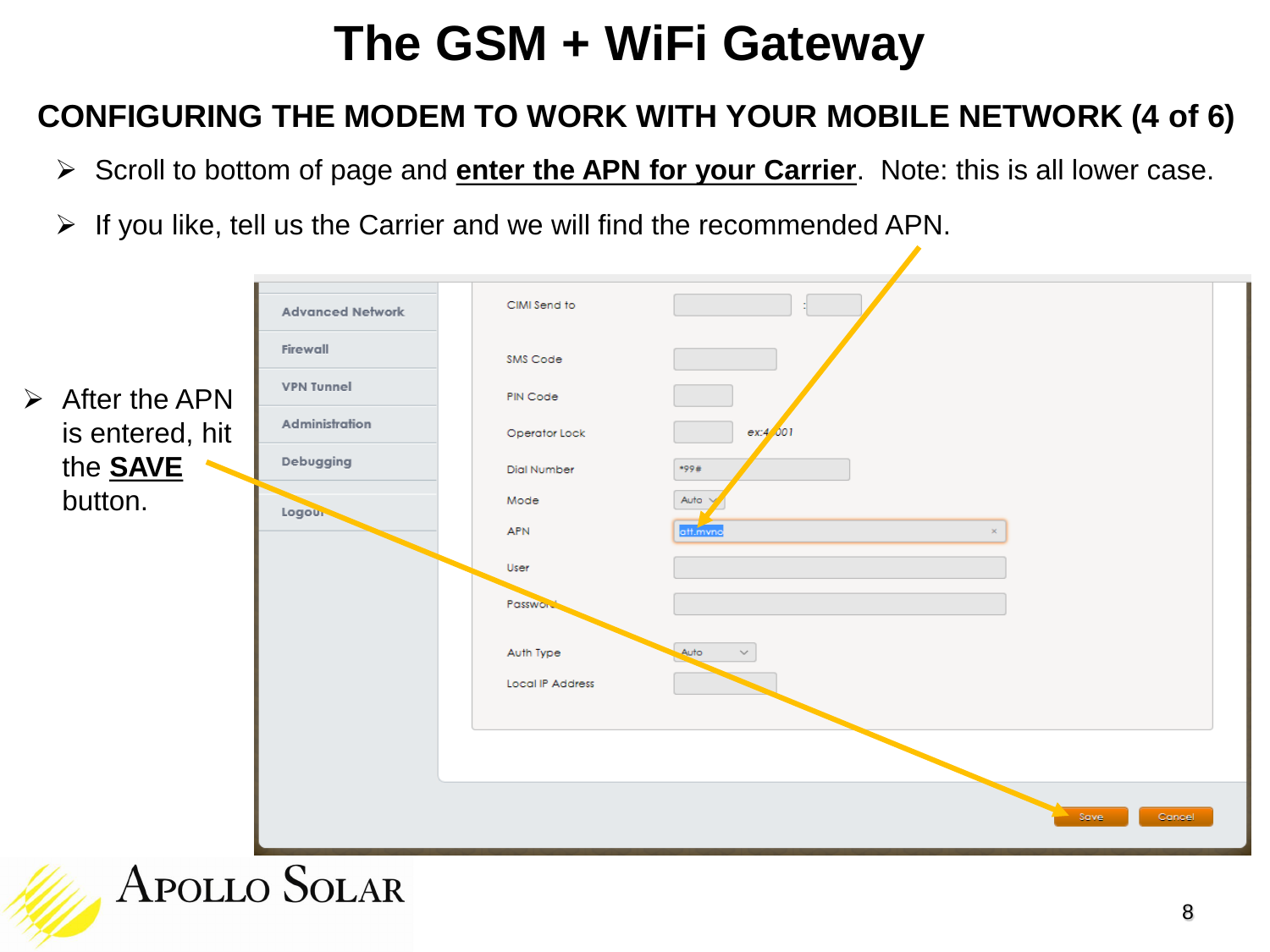#### **CONFIGURING THE MODEM TO WORK WITH YOUR MOBILE NETWORK (5 of 6)**

|                                                | Apollo Solar GSM+WiFi Gateway |                          |                     |  |  |  |
|------------------------------------------------|-------------------------------|--------------------------|---------------------|--|--|--|
|                                                | Status                        | Router                   |                     |  |  |  |
|                                                | <b>Basic Network</b>          | <b>Cellular Settings</b> |                     |  |  |  |
|                                                | * WAN<br>* Cellular           |                          |                     |  |  |  |
|                                                | * LAN                         | Cellular Network Type    | F5521gw:WCDMA/HSPA+ |  |  |  |
| $\triangleright$ Scroll back up to             | * DDNS<br>* Routing           | <b>ICMP Check</b>        | □                   |  |  |  |
| the top.                                       | <b>WLAN</b>                   | Cellular Traffic Check   | □                   |  |  |  |
|                                                | <b>Advanced Network</b>       | CIMI Send to             |                     |  |  |  |
| $\triangleright$ Check to see<br>that your APN | Firewall                      | SMS Code                 |                     |  |  |  |
| was saved.                                     | <b>VPN Tunnel</b>             | PIN Code                 |                     |  |  |  |
|                                                | Aandristration                | Operator Lock            | ex:46001            |  |  |  |
|                                                | Debugging                     | Dial Number              | *99#                |  |  |  |
|                                                | Logout                        | Mode                     | Auto $\sim$         |  |  |  |
|                                                |                               | <b>APN</b>               | att.mvno            |  |  |  |
|                                                | ar.asp                        | User                     |                     |  |  |  |

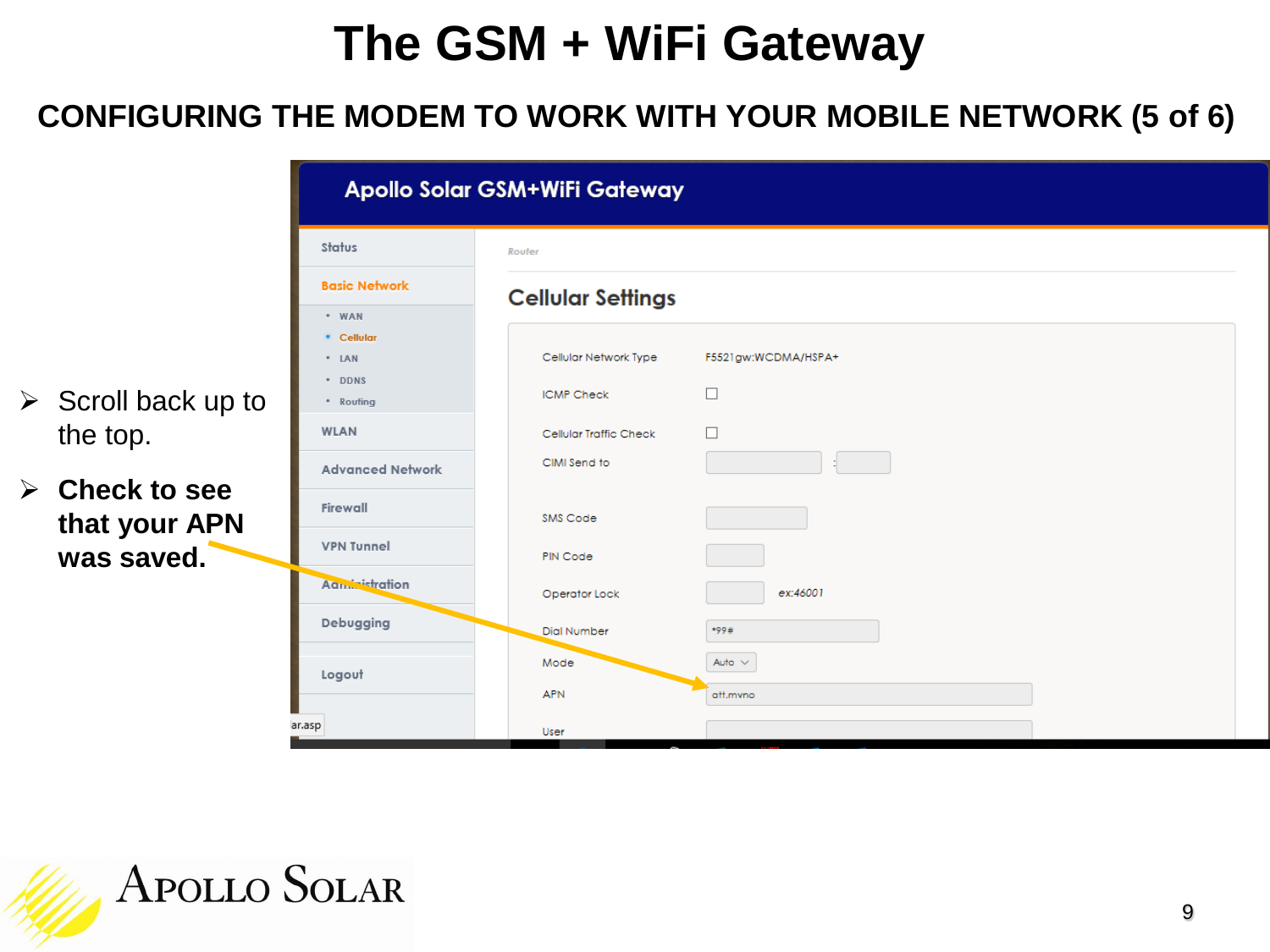#### **CONFIGURING THE MODEM TO WORK WITH YOUR MOBILE NETWORK (6 of 6)**

| $\triangleright$ Go back to Status.                                                    |                                                                            | Apollo Solar GSM+WiFi Gateway                                                                                    |                                                                                                                                          |  |
|----------------------------------------------------------------------------------------|----------------------------------------------------------------------------|------------------------------------------------------------------------------------------------------------------|------------------------------------------------------------------------------------------------------------------------------------------|--|
| $\triangleright$ If these items are<br>filled in, the<br>connection works.             | Status<br>* Overview<br>* LAN<br>* Device List                             | Router<br><b>System Status</b>                                                                                   |                                                                                                                                          |  |
| $\triangleright$ After a while the<br>status message<br>will say:<br><b>Connected.</b> | <b>Busic Network</b><br><b>WLAN</b><br><b>Advanced Network</b><br>Firewall | Router Name<br><b>Hardware Verion</b><br><b>Firmware Version</b><br>Router Time<br>Uptime<br>Total / Free Memory | Router<br>$C11-D20$<br>Router-4.2.2.3<br>Sun, 09 Jan 2000 03:57:31 +0800 Clock Sync.<br>7 days, 18:56:39<br>60.08 мв / 49.28 мв (82.02%) |  |
| $\triangleright$ The <b>NET LED</b> on<br>the modem will                               | <b>VPN Tunnel</b><br>Administration                                        | <b>Internet Status</b>                                                                                           |                                                                                                                                          |  |
| change from red to<br>flashing green and<br>then to solid green.                       | Debugging<br>Logout                                                        | Connection Type<br>MAC Address<br>Modem Type                                                                     | Cellular Network<br>34:0A:69:01:20:77<br>3G-F5521gw:WCDMA/HSPA+                                                                          |  |
| $\triangleright$ You are done. You<br>can log out and<br>close this program            |                                                                            | Modem IMEI<br><b>Modem Status</b><br>Cellular ISP<br>Cellular Network<br><b>USIM Status</b>                      | 352056047088931<br>Ready<br>"H2O Wireless"<br><b>HSDPA</b><br>Ready                                                                      |  |

**APOLLO SOLAR** 

on your laptop.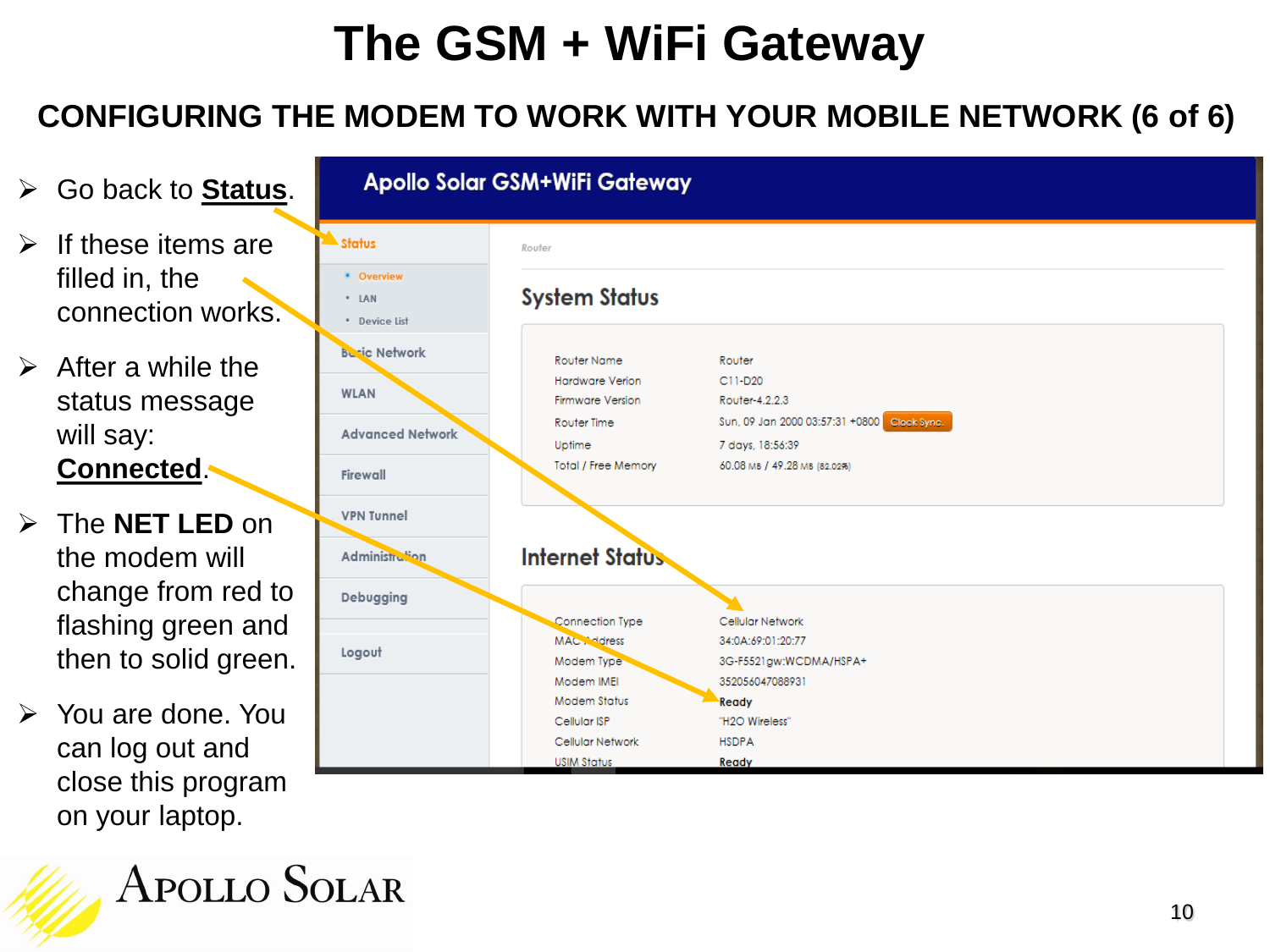#### **TESTING THE MODEM WITH YOUR MOBILE NETWORK**

You can test the system to make sure it is connecting to the Internet.

- 1. Make sure the Laptop is still connected to the ApolloGSMW WiFi network.
- 2. Use the Laptop search engine to connect to a known Internet site such as Google.
- 3. If you get to Google, you have proven that the Modem in the PVT Cabinet is connecting through the GSM BTS in the local tower to the Internet.
- 4. Refer to the Software System Diagram on slide 2 to see these components.
- 5. Next we will test the full connection into the Apollo Solar server.